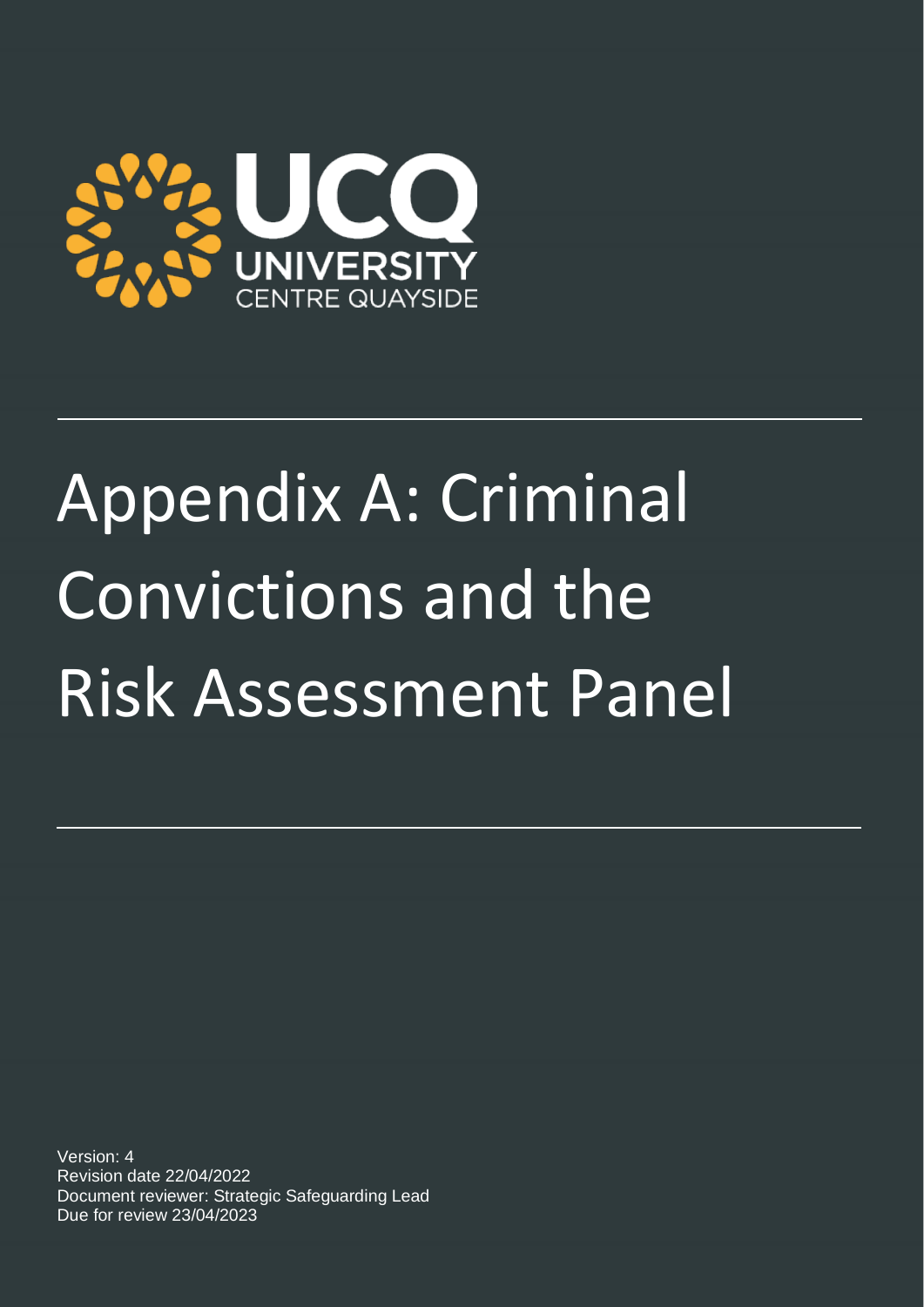

## **Table of Contents**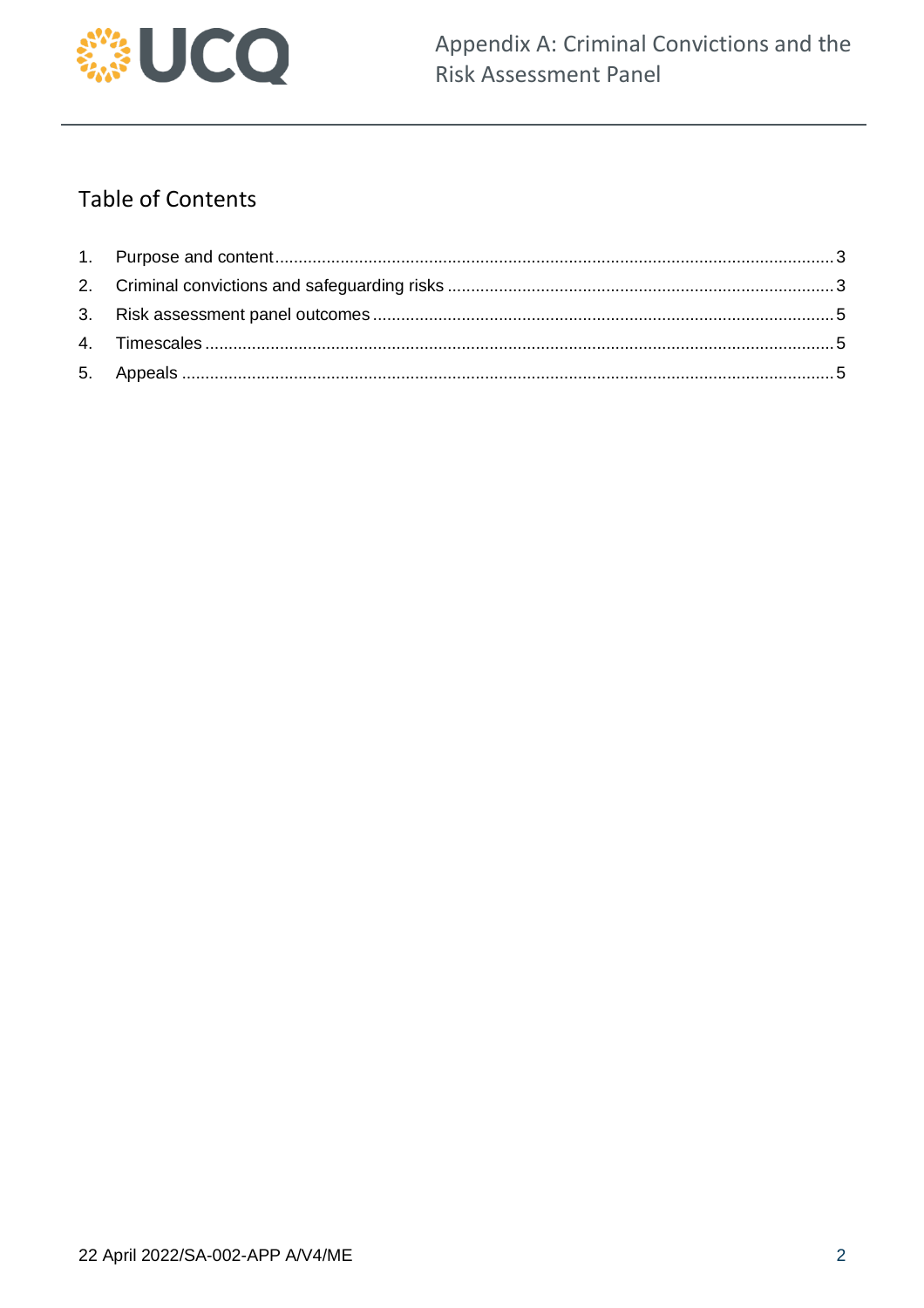

## <span id="page-2-0"></span>1. Purpose and content

- 1.1 The purpose of this appendix is to provide a clear set of guidelines to applicants, parent/carers, students and staff regarding the declaration of criminal convictions and safeguarding risk assessment panels, including their role in the admissions process.
- 1.2 UCQ's Safeguarding Policy has been developed in line with statutory guidance. The Policy applies to all students and all staff (including agency and hourly paid staff) irrespective of anyone's position or role within UCQ, together with the Academic Council and any workers who are at UCQ on a voluntary/placement/other professional basis.
- 1.3 The term 'staff' is used throughout this appendix as a generic term that encompasses all groups of workers as outlined in the paragraph above.

## <span id="page-2-1"></span>2. Criminal convictions and safeguarding risks

#### **2.1 Student applications**

- 2.1.1 UCQ has a duty to safeguard all those in our community. As part of this duty we require all prospective students to declare whether they have any unspent criminal convictions on their application form. Applicants for courses that will involve a placement working with children and/or vulnerable adults are required to confirm whether they have any criminal convictions that have not been filtered under the Rehabilitation of Offenders (ROA) Act 1974 (Exceptions) Order 1975 (as amended in 2013). Applicants are also required to declare where they are subject to court-ordered restrictions such as a Sexual Harm Prevention Order.
- 2.1.2 Unspent criminal convictions

Simple cautions, reprimands and final warnings are spent immediately, which means applicants will not need to declare these to UCQ. Conditional cautions are spent after three months.

2.1.3 Spent criminal convictions

The length of time it will take for a criminal record to be spent will depend on:

- The disposal or sentence the applicant received
- The applicant's age at the time of the conviction

If an applicant is unsure whether their conviction is spent, they can contact Nacro's Criminal [Record Support](https://www.nacro.org.uk/criminal-record-support-service/#longspent) Service for advice on 0300 123 1999 or [helpline@nacro.org.uk](mailto:helpline@nacro.org.uk)

- 2.1.4 Applicants who declare they have convictions will be provided with a standard UCQ form to provide details of the offence/s, the date the offence/s was committed and the circumstances arising at the time/s.
- 2.1.5 Applicants will also be provided with a letter (SA-004) that explains why UCQ is asking for the information and the risk assessment process that will be undertaken. Disclosures will be treated confidentially and placed in a sealed envelope and passed directly to the Designated Safeguarding Lead (DSL) who will log the information. In the majority of cases, the disclosure will be taken by a DSL.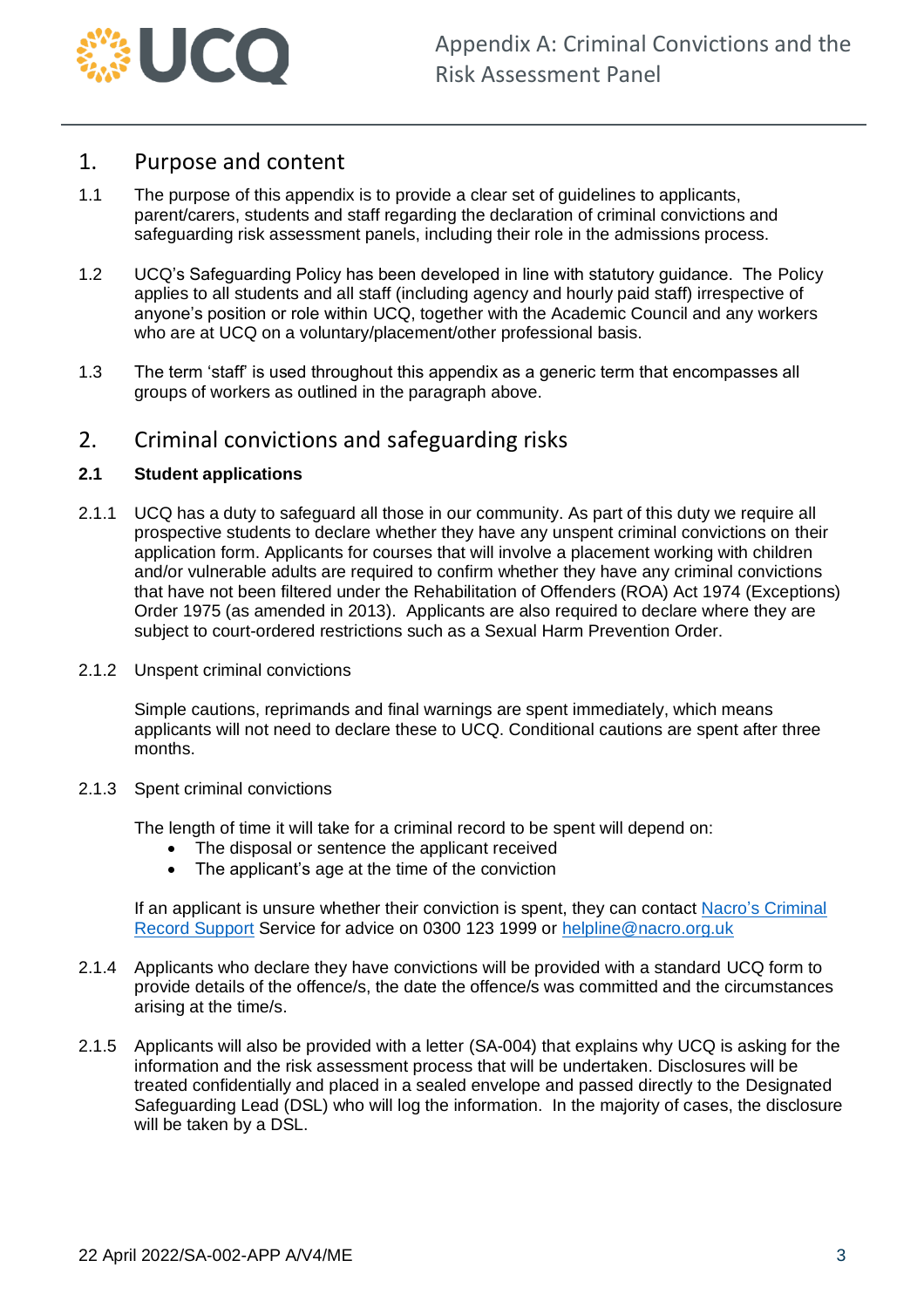

2.1.6 The DSL, in conjunction with the Strategic Safeguarding Lead, will review the disclosure and make one of the following judgements:

Green: The offence/s disclosed is judged to have no implications for safeguarding within the UCQ community or others in any placement the student may undertake as part of their programme.

Amber: The offence/s disclosed is judged to have no implications for safeguarding within the UCQ community, however, there may be some placement considerations (e.g. due to issues such as a history of theft).

Red: The offence/s disclosed is significant (e.g. sexual offences and those involving violence, terrorism and the supply of drugs) and is judged to have implications for safeguarding within the UCQ community or others in any placement the student may undertake as part of their programme.

- 2.1.7 Where a 'Green' rating has been applied the applicant will be informed at the application stage or by the course team at the enrolment stage, that they can progress to the next stage of the application/enrolment stage as appropriate.
- 2.1.8 Where an 'Amber' rating has been applied the applicant will be informed at the application stage or by the course team at the enrolment stage, that they can progress to the next stage of the application/enrolment stage as appropriate but they may be provided with appropriate IAG by the course team and the relevant head of department will review, and may amend, planned placements.
- 2.1.9 Where a 'Red' rating has been applied, the DSL, or Strategic Safeguarding Lead in their absence, will invoke a safeguarding risk assessment panel and will chair the panel. The panel will involve the relevant DSL and another appropriate manager. Written records of the risk assessment panel and outcomes will be maintained by the DSL.
- 2.1.10 The DSL, or Strategic Safeguarding Lead in their absence, will inform the applicant of the outcome of the safeguarding risk assessment panel. This may be verbally or, where appropriate, by letter.

#### **2.2 Other circumstances**

2.2.1 UCQ reserves the right to conduct a risk assessment on any applicant or any student at any time. Risk assessment panels may be invoked by the DSL, or the Strategic Safeguarding Lead in their absence, when an applicant has already been made an unconditional or conditional offer of a place on a course and when students are already on course. This may be in response to a range of circumstances including information on a Disclosure and Barring Service (DBS) certificate that was not disclosed at the application/enrolment stage and information received from social services, the police and other relevant agencies or organisations.